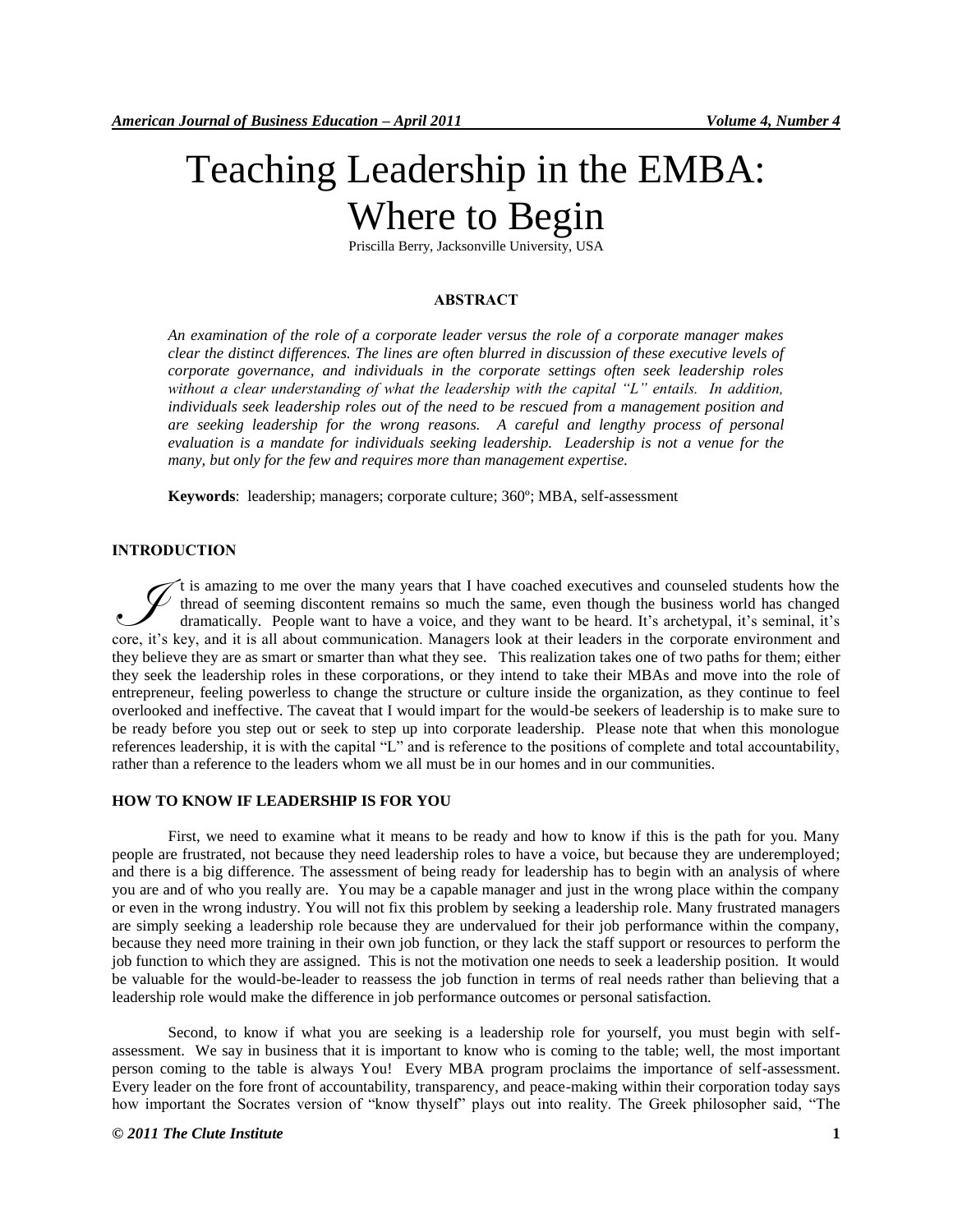unexamined life is not worth living." Shakespeare says, "To thine own self be true, and it cannot help but follow as the day the night, thou canst' not then be false to any man." Historically and in the moment, we recognize the power and force of knowing who we are before we begin to lead others. This type of deep introspection is not possible for everyone and not something from which a front line manager may necessarily derive benefit. Remember that corporations must employ many high powered and high performing managers who are always in the process of seeing that things are done right for the corporation. However, individuals who are definitely on the leadership path or in a succession plan for a leadership role within the corporate structure must be willing to take the plunge into real self-analysis.

Jose' Almeida, the head of Covidien's medical device division, in an interview with Alan Rappeport, said, "If I know who I am, I manage people better." He goes on to explain, "When I'm faced with an integrity issue and I have to take disciplinary action on somebody, I know why I think the way I think. It's very personal." (Rappeport, Financial Times, Business Education, May 10, 2010, p. 20). When you have been and are involved with this type of self-awareness, then your decision-making process is much easier, and you are much more comfortable making the hard calls.

I would also suggest that if you are not comfortable with self-assessment and you are not postured to receive, then you are not ready for a leadership role. It is really okay, too, since we need more Indians than chiefs. If you are frustrated where you are, make sure that you are not confusing the desire for a leadership command post with just being under valued as a manager. Years ago, the phrase was to find the right person for the job; now we say, "find the right job for the person". Being in the "right" place makes the difference in success and failure in job performance and, in that sense, of either personal fulfillment or world ennui.

It is highly involved and the subject of debate, but real self-analysis can require something more than 360º evaluations or profiles, like the Myer-Briggs Type Indicator. While these are strong indictors of the profile required for leadership and should be some of the arrows in the quiver, there are other psychological studies that point to the determiners for leadership capacity. For anyone serious about selecting the leadership pipe line, being open to psychological profiling can be profitable. There is a high predictability for who can and should lead. When Collins and many others write of the notable leaders of corporate America, it is clear that the surface personalities may not always look the same, but the similarities are strikingly the same in the way they think (Collins, 2001). Neuroscientists suggest that there are brain patterns that are distinct in individuals who have been and are in leadership roles, just as there are specific brain patterns of mass murders. The brains of leaders are different from the aggregate population and almost always have more analytical capacity. The distinctions are multiple for individuals who are leaders as opposed to managers (Dickmann, 2002).

#### **ACKNOWLEDGING THE DIFFERENCES**

Managers are the core of how we get work done and must be valued for doing things right. Corporations cannot function without empowered managers who are loyal to the company and who demonstrate a high level of emotional intelligence to make decisions in the best interest of themselves and the corporation. It is critical for the growth of the corporate bottom line that managers are nurtured and rewarded and that they are given resources for professional growth and development. They must "feel" valued in their role and they should not be directed into seeking leadership roles when this is not what they need or what they actually want in their career, nor are they willing to allow it to be part of their personal commitment. So often people who think they want leadership roles are unclear about what kind of commitment and responsibility leadership entails and how co-dependent management and leadership have to be. One cannot survive without the other.

Leadership profiles are different than the profiles of a manager and the classic pattern of managers doing things right and the leaders doing the right things places the burden of total accountability on the leader. It is a 24/7 job in your head and often on your feet as well. Jim Collins, in his book *Good to Great,* discusses the level-five leaders and explains the difference in the leadership in companies that have become great. While his text is now dated in terms of current role models, his research data remains valid in that with all the variations in industry, size, and product of these great companies, the leaders of these companies had one thing in common. They were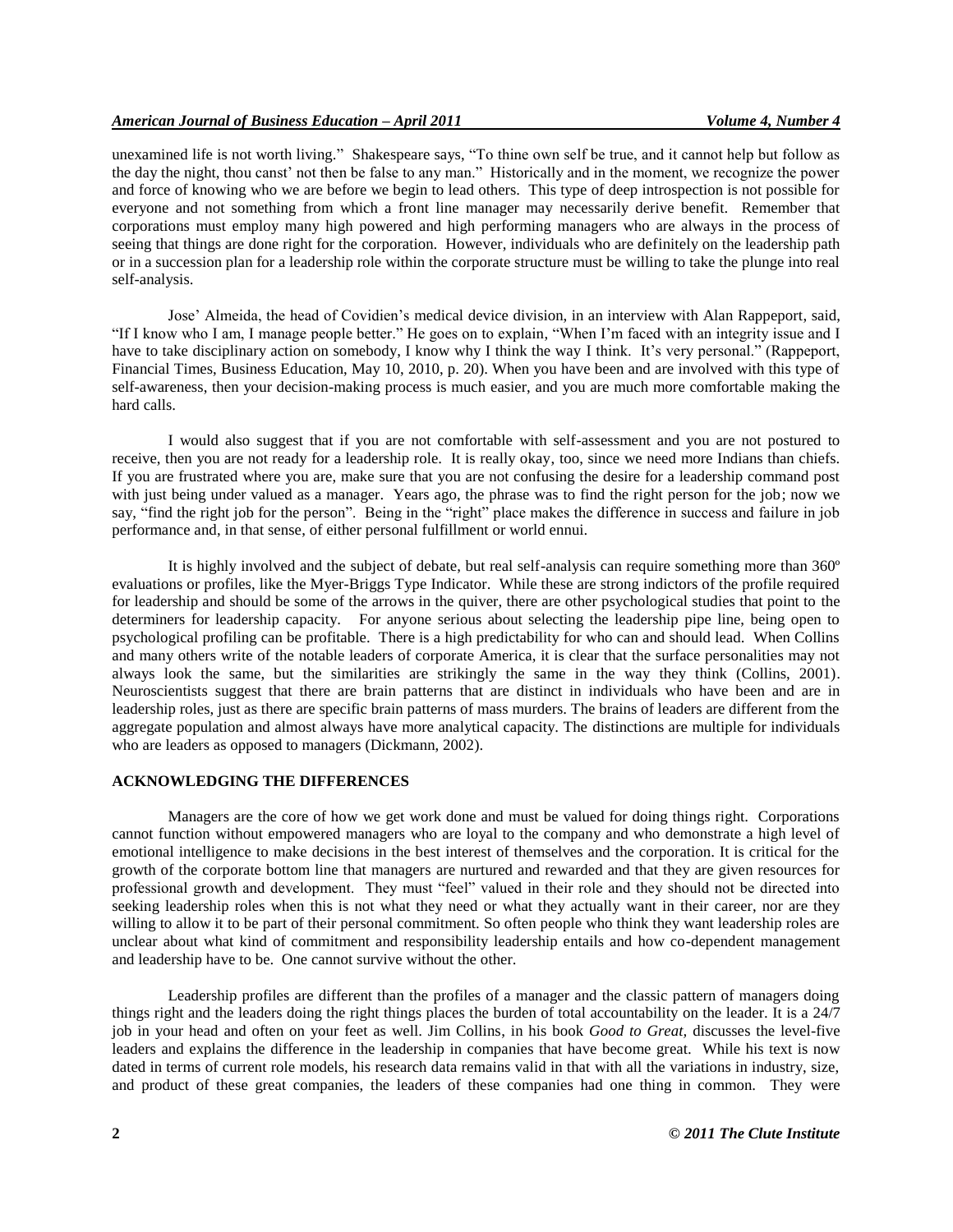individuals who were more alike than different and they were not the charismatic savior-type people, but rather individuals who were, while ambitious, ambitious for the company first (Collins, 2001).

As an anecdote, I hired a manager for my home, who was from Northern Italy, and for many years, she cooked for me and ran the house, and I ate healthier and happier in that period than I have in my life. I watched how she worked and how she thought, and I ate what she delivered. She woke up thinking food, and her last thoughts at night were what ingredients she needed for the next gastronomical experience she wanted to create. She was doing what she loved, and, in part, her success was the result of how she thought, not just of what she knew how to do. It was always about the food! She had the pictures always in her mind.

Leaders need to be happily disposed to enjoy always thinking strategy and organizational behavior in order for their followers to enjoy what they deliver. If a person has to work at creating the picture of how things should be, it is too much effort. It must be a natural process and feel right, in that, life is more about feelings than facts. You must go to bed and wake up thinking how to make the corporation successful and employees successful and these thoughts must feel right.

If you are thinking strategy for your corporation or driving business performance or creating the environment for change, it must be the kind of performance that not only works and brings tangible results, but, more importantly, it has to be a fit for you. Too many managers think they want to go into leadership roles when what they are really feeling is the lack of connection from the work and the lack of voice in the procedure. This is not at all a call to seek leadership.

Functional units are led by managers who must perform at high levels to produce results and the deliverables for the unit. These managers must understand how everything works in their unit and all the idiosyncrasies associated with the personnel and how to meet all their needs. They must at least understand the overall corporate mission, but their accountability has to be with their unit. They are not required to look at or assume responsibility for the overall performance of the corporation. It is essential for managers to believe and know that their work is essential to the progress of the whole and that if the unit is not successful, the corporation is weaker.

However, managers are not tasked with the responsibility for sustainability, corporate innovation, or performing in the global economic crisis. Managers are not removed from this knowledge, nor are they less impacted by these elements; but they are not responsible for manipulating these forces and setting the strategy for creating the vision that takes the company past the siren song.

Like it or not, managers must operate much of the time in silos, which is why so much MBA education works because we are teaching, for the most part, managers who are accustomed to silo performing and, therefore, silo learning is not foreign to them. Students in search of real leadership roles are the most critical about the silo learning in MBA programs and the compartmentalization of course work without any program that really connects the dots to leadership (Datar, Garvin & Cullen, 2010).

### **WHY ONLY THE LEADER IS THE ONE**

For sure, we need managers throughout the company who can lead their people and are empowered to make decisions. This is not the same as the leaders who are responsible for the direction of the entire ship or the total mission.

I disagree with Leonard Schlesinger, President of the Babson College of Business near Boston, granted the business college's entire focus is entrepreneurship. He compares Obama's leadership to being a successful entrepreneur in his article *Entrepreneurship-in-Chief.* He says, "Many typically see entrepreneurs as business founders and, indeed, many are. But we believe that successful entrepreneurs make and find opportunities in any setting -- a start-up, family enterprise, corporate business or not-for-profit. They have a restless passion for making change and finding a better way." He is making a case that the President is an entrepreneur (Benson & Schlesinger March 7, 2009).

### *© 2011 The Clute Institute* **3**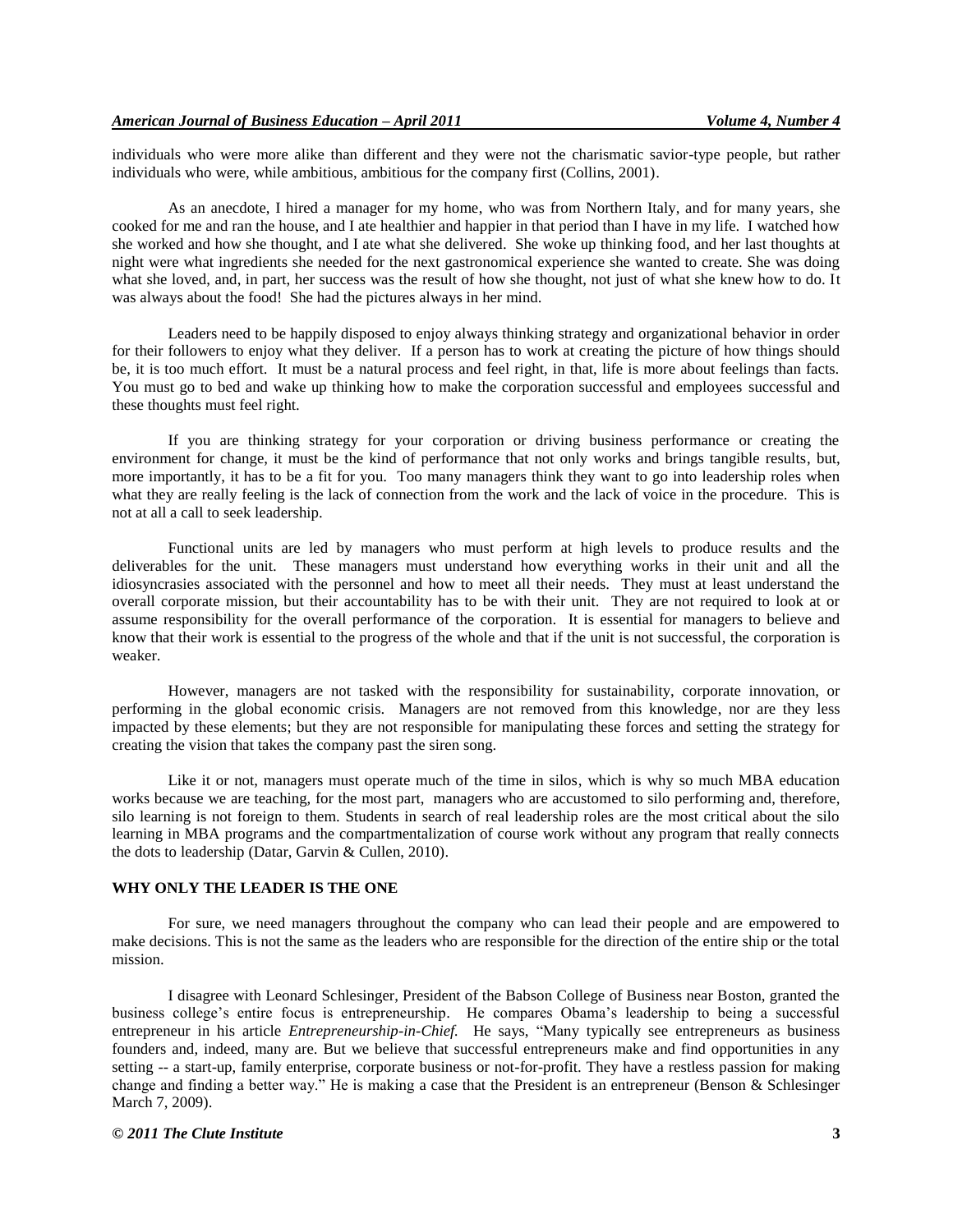# *American Journal of Business Education – April 2011 Volume 4, Number 4*

The entrepreneurial spirit and the entrepreneur must be separated and so often, the two separate animals are slurred together. Every manager and every leader must have an entrepreneurial spirit that drives them to be creative and seek new ideas and find new paradigms; but we do not need leaders who are always seeking ideas or something outside to solve the problems. When problems occur, the first place the leader must look is inside, not outside. The spirit of the entrepreneur compels people to look outside and to always be driving to start their own business and run it their way. This passion is a wonderful thing and helps to make America great!

Individuals who seek to be entrepreneurs in the classical sense are those individuals who desire to leave the confines of the corporate environment. So, in Schlesinger's list, I leave most of his entities intact, but omit corporate business as the place for the entrepreneur. In fact, a look at Schlesinger's background shows that he learned most of what he knows about the business arena from being in the corporate world and not from start-up business.

We do not want or need the drive or the mentality that are required of a start-up business in the corporate setting. It is an entirely different animal. It just sounds good to include in Schlesinger's list, and it is a rather different expression. In reality, the entrepreneur, in a corporate setting, may becomes a liability because he or she is always looking for ways to exit and to form their own world. They often cannot sustain a leadership role because they do not seek longevity within the company. They are not tied to the vision of the corporation so much as committed to leaning all they can and absorbing the training and experiences that are possible and eagerly awaiting the perfect opportunity to exit. This is truly an American phenomenon and one that makes the fabric of our business world and our system of capitalism very rich, but it is not the breeding ground for corporate leadership. In fact, it may be some of the negative spirit that has driven or motivated many of the leaders in corporate scandals because the spirit is single-minded and focused on personal achievement rather than the concept that **if** we make it, we will make it **together.**

It is the leader who must have the holistic view and the manager serves the greater purpose by delivering a high level of performance at a level that brings clarity to the larger mission, but does not drive the ship. It is important to have managers who can analyze, but you must have the leader who can pull the trigger. Once Abraham Zaleznik (in 1977) opened the discussion in his Harvard Business Review article on the distinction between managers and leaders, the dialogue has been continuous about this distinction (Zaleznik, 1977).

Zaleznik said (and really for the first time in business literature):

What it takes to ensure a supply of people who will assume practical responsibility may inhibit the development of *great leaders. On the other hand, the presence of great leaders may undermine the development of managers who typically become very anxious in the relative disorder that leaders seem to generate (p. 75).* 

He goes on to say that managers are not like leaders in that their histories are different, their career paths to power are not the same, and their Myers-Briggs is not the same (Zaleznik, 1977). Actually, he did not say their Myers-Briggs is not the same, but it is not; managers see the world in very different ways than leaders and process information in very different ways than leaders. Managers are caught up in getting the job done and can tolerate a great deal more of the mundane, while leaders can barely manage the idea of physically collating a document; and if challenged or forced into the mundane, will not survive and certainly will not be productive. Someone has to be in the weeds, but not the Leader.

# **MANAGERS AND LEADERS: THE CASE FOR BOTH**

John Kotter, in his book, *What Leaders Really Do,* makes rather clear the distinction between managers and leaders, while stating the obvious, which is that we must have both for any corporation to succeed. Kotter says, "Managers promote stability, while leaders press for change, and only organizations that embrace both sides of that contradiction can thrive in turbulent times"(1999, pp. 52-53). Corporations should not try to promote all the managers into leadership roles; it is not productive for the company and not positive for the manager. Keep in mind that Kotter is writing this piece in 1999 and making the observation that in the United States, most corporations are "overmanaged and underled"(p. 51). It would be an understatement that he was a voice ahead of and in forecast of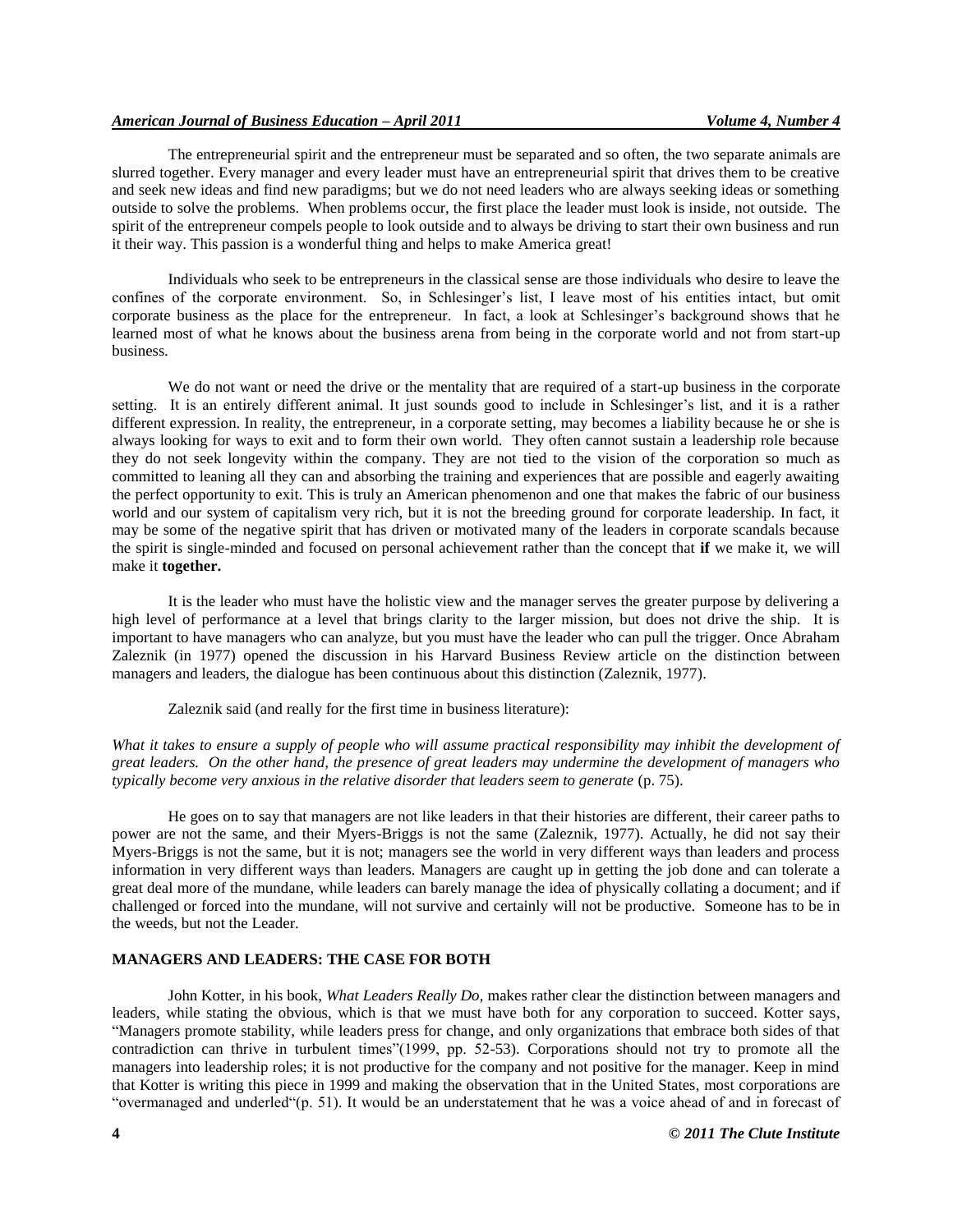the scandals in failed leadership that have surfaced in the first part of the  $21<sup>st</sup>$  century. It is now evident that we had individuals who were ambitious for their own profit, who were in leadership roles in some of these failed corporate structures, but what we did not have is real leaders.

There is currently a failure in leadership and a resounding loss of leadership in the first part of the  $21<sup>st</sup>$ century, for sure; but corporations should not do all the mining for leadership in the ranks of managers, nor assume that all their managers should be leaders. Managers should be given the opportunity for leadership training, but not make the assumption that a leadership position will correct the culture, cure the problems with management, or meet their personal needs of validation. Managers who are in leadership roles and not vetted properly for these positions will quickly become a liability, not just for themselves, but most definitely for the company. Having strong leadership with weak management is a receipt for disaster and managers should not see the leadership position as a solution for their management challenges.

One reason that we often cannot always seek leaders from the ranks of management and that managers are not always suited for leadership is addressed by Chris Argyris in the classic, *Teaching Smart People to Learn.* Leaders are individuals who have been schooled in the trenches, not only of success, but also of failure. Part of the problem with many managers is that they came right out of academic success and joined a company in management training where they are again completely at the top of the class. They have not experienced, personally, plans or strategy that failed and, while they have great institutional knowledge that is valuable, they have not experienced professional and thus personal loss which is an essential ingredient for the leadership profile (1991).

# **CONCLUSION**

It is essential that there is a clear distinction between managers and leaders and that their roles are clear and equally valued. One is not a substitute for the other; one cannot be strong and the other weak and have a profitable company. Companies that make the distinction between leadership and management and value both equally are the companies that represent the Collin's brand of good to great. Managers must understand that seeking a leadership role is not a personal path to greatness and that cultivating managerial strength is vital to the corporate mission. Respecting and valuing the role of both leaders and managers, and recognizing the distinct differences, will bring the harmony, accountability, and transparency that companies require for the corporate alignment that is essential for shaping the success of  $21<sup>st</sup>$  century companies.

# **AUTHOR INFORMATION**

**Dr. Priscilla Berry** has a private communications consulting practice: **Berry and Associates**, which provides businesses with specialized programs to assist with corporate cultural transformation and leadership development, solving internal and public communication challenges. Dr. Berry is a graduate of the University of Mississippi with degrees in English, Literature, and Humanities. She began her career in academia as a professor of literature and writing, but was recruited by local corporations to work on the development and facilitation of communication systems. Dr. Berry is currently researching, publishing, and speaking on women's careers and women in leadership as well as other business and pedagogical subjects.

# **REFERENCES**

- 1. Argyris, C. (May, 1991). Teaching Smart People to Learn. *Harvard Business Review*. Harvard Business School Publishing.
- 2. Benson, C. & Schlesinger, L. (March, 7, 2009). Entrepreneur-in-Chief? Commentary: Obama shows signs of understanding innovation process. Wall Street Journal, Market Watch, Outside the Box.
- 3. Collins, J. (2001). Good to Great: Why Some Companies make the Leap…and others Do Not. Harper-Collins.
- 4. Datar, S., Garvin, D. & Cullen, P. (2010). Rethinking the MBA: Business Education at a Crossroads, Boston: Harvard Business School Publishing.
- 5. Dickmann, M.H. & Stanford-Blair, N. (2002). Connecting Leadership to the Brain. California: Corwin Press.

#### *© 2011 The Clute Institute* **5**